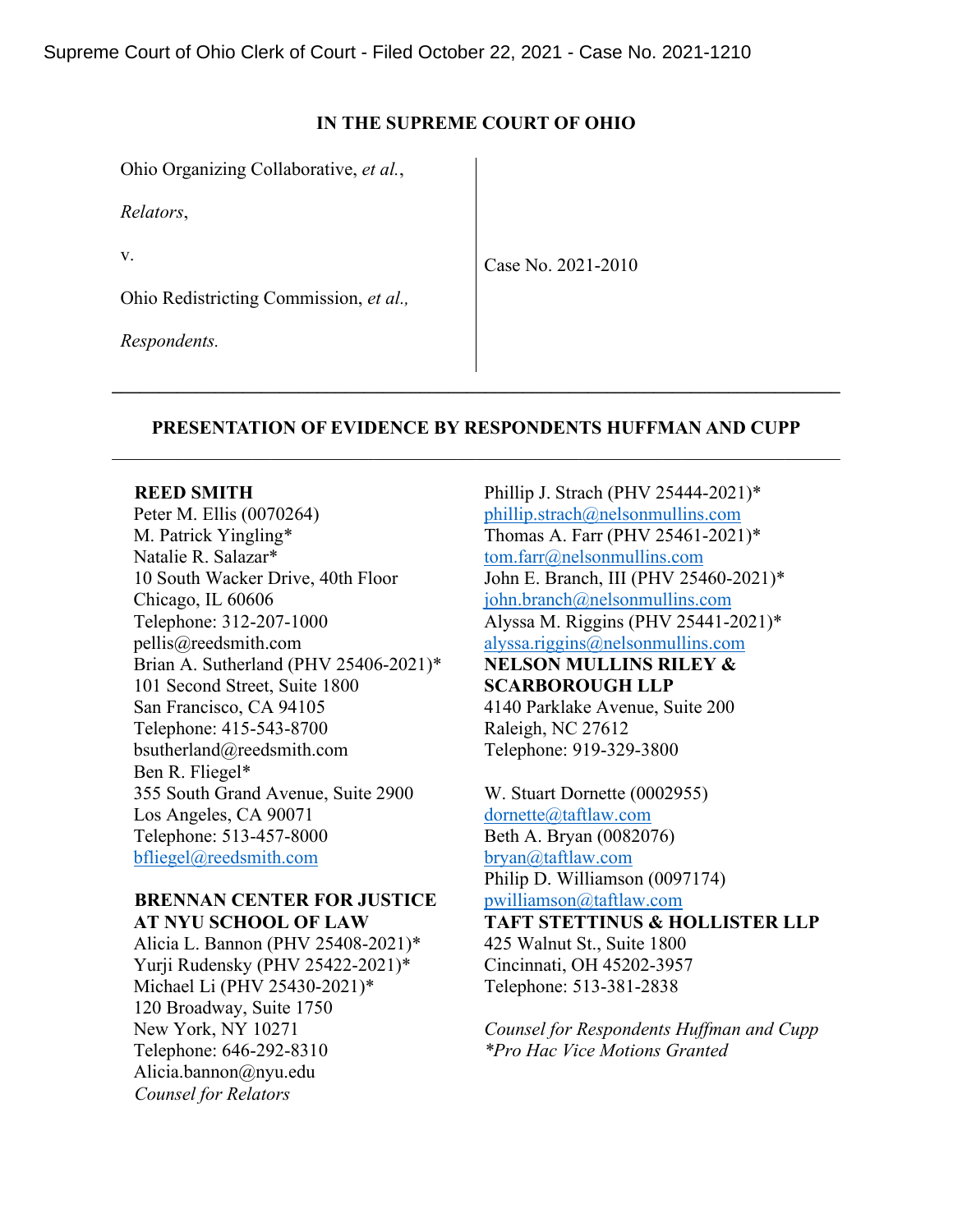In the interests of efficiency and judicial economy Respondents Huffman and Cupp filed all evidence for the three reapportionment cases pending before the Supreme Court at 2021-1193, 2021-1198, and 2021-1210 in the matter of *League of Women Voters of Ohio et al v. Ohio Redistricting Commission, et al.,* 2021-1193. Respondents Huffman and Cupp hereby incorporate by reference their evidence filed in that matter, as if it were set forth fully herein. Respondents Huffman and Cupp further reserve the right to rely upon evidence filed in this matter by any other party.

Respectfully submitted this the 22nd day of October, 2021.

/s/ Phillip J. Strach Phillip J. Strach (PHV 25444-2021)\* [phillip.strach@nelsonmullins.com](mailto:phillip.strach@nelsonmullins.com) Thomas A. Farr (PHV 25461-2021)\* [tom.farr@nelsonmullins.com](mailto:tom.farr@nelsonmullins.com) John E. Branch, III (PHV 25460-2021)\* [john.branch@nelsonmullins.com](mailto:john.branch@nelsonmullins.com) Alyssa M. Riggins (PHV 25441-2021)\* [alyssa.riggins@nelsonmullins.com](mailto:alyssa.riggins@nelsonmullins.com) **NELSON MULLINS RILEY & SCARBOROUGH LLP**  4140 Parklake Avenue, Suite 200 Raleigh, NC 27612 Telephone: 919-329-3800

W. Stuart Dornette (0002955) [dornette@taftlaw.com](mailto:dornette@taftlaw.com) Beth A. Bryan (0082076) [bryan@taftlaw.com](mailto:bryan@taftlaw.com) Philip D. Williamson (0097174) [pwilliamson@taftlaw.com](mailto:pwilliamson@taftlaw.com) **TAFT STETTINUS & HOLLISTER LLP**  425 Walnut St., Suite 1800 Cincinnati, OH 45202-3957 Telephone: 513-381-2838

*Counsel for Respondents Huffman and Cupp \*Pro Hac Vice Motions Granted*